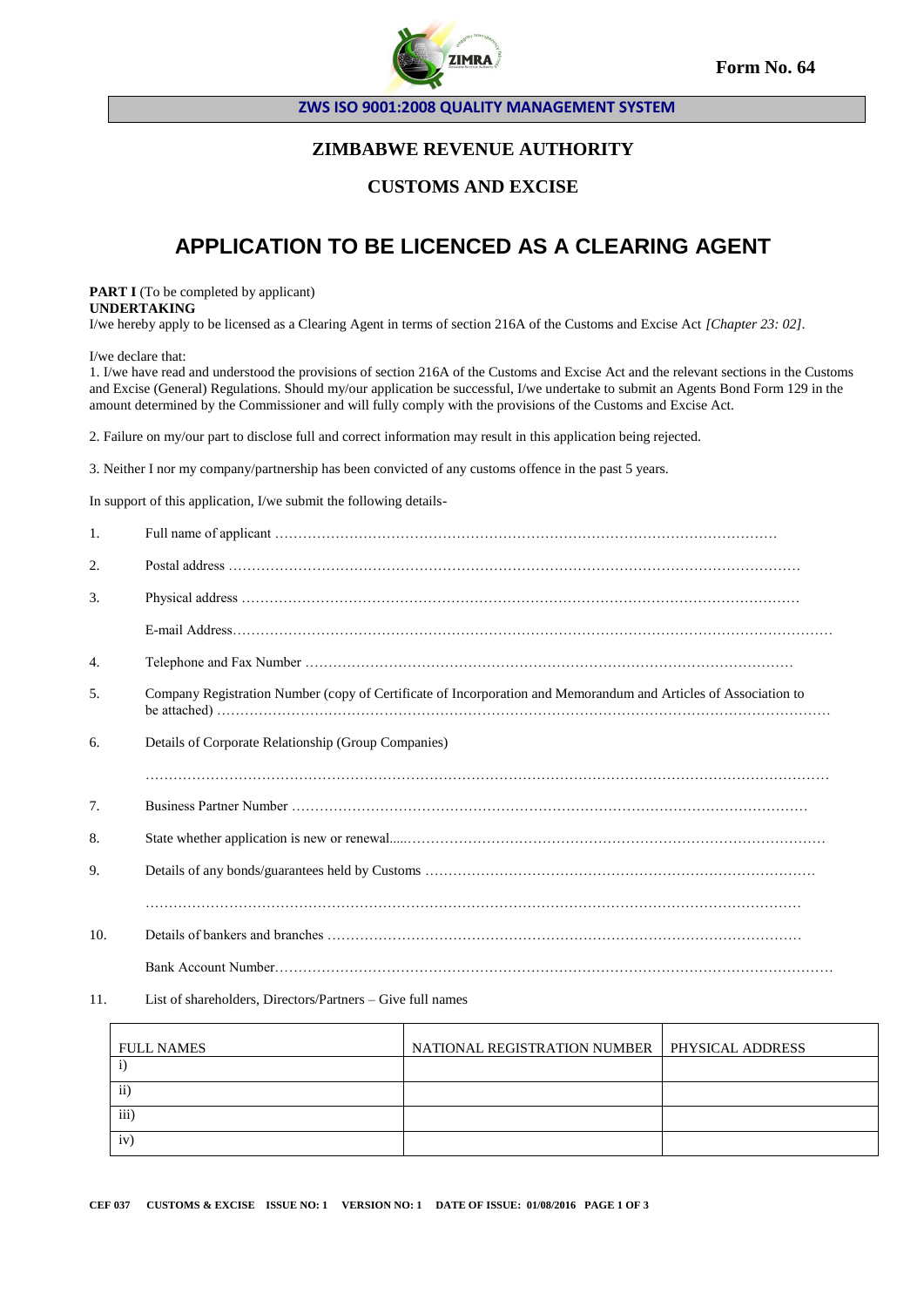

**ZWS ISO 9001:2008 QUALITY MANAGEMENT SYSTEM**

## **ZIMBABWE REVENUE AUTHORITY**

#### **CUSTOMS AND EXCISE**

#### 12. ZIMRA offices where goods will be entered

| <b>ZIMRA OFFICE</b> | PHYSICAL ADDRESS OF APPLICANT<br>FROM WHERE BUSINESS WILL BE<br>CONDUCTED | <b>POSTAL ADDRESS</b> |
|---------------------|---------------------------------------------------------------------------|-----------------------|
|                     |                                                                           |                       |
|                     |                                                                           |                       |
|                     |                                                                           |                       |
|                     |                                                                           |                       |

13. Employees authorised sign documentation required by ZIMRA at each place where business will be conducted who are fully conversant with the Customs and Excise Act, Regulations and other requirements. Entries signed by people not listed here will be rejected.

| <b>FULL NAME</b> | NATIONAL IDENTITY<br><b>NUMBER</b> | QUALIFICATION/EXPERIENCE | <b>PLACE</b> | <b>SIGNATURE OF</b><br><b>EMPLOYEE</b> |
|------------------|------------------------------------|--------------------------|--------------|----------------------------------------|
|                  |                                    |                          |              |                                        |
|                  |                                    |                          |              |                                        |
|                  |                                    |                          |              |                                        |
|                  |                                    |                          |              |                                        |
|                  |                                    |                          |              |                                        |
|                  |                                    |                          |              |                                        |

#### 14. Other Employees

| <b>FULL NAME</b> | NATIONAL IDENTITY<br><b>NUMBER</b> | <b>JOB TITLE</b> | <b>PLACE</b> |
|------------------|------------------------------------|------------------|--------------|
|                  |                                    |                  |              |
|                  |                                    |                  |              |
|                  |                                    |                  |              |
|                  |                                    |                  |              |
|                  |                                    |                  |              |
|                  |                                    |                  |              |
|                  |                                    |                  |              |
|                  |                                    |                  |              |
|                  |                                    |                  |              |
|                  |                                    |                  |              |
|                  |                                    |                  |              |
|                  |                                    |                  |              |
|                  |                                    |                  |              |
|                  |                                    |                  |              |
|                  |                                    |                  |              |